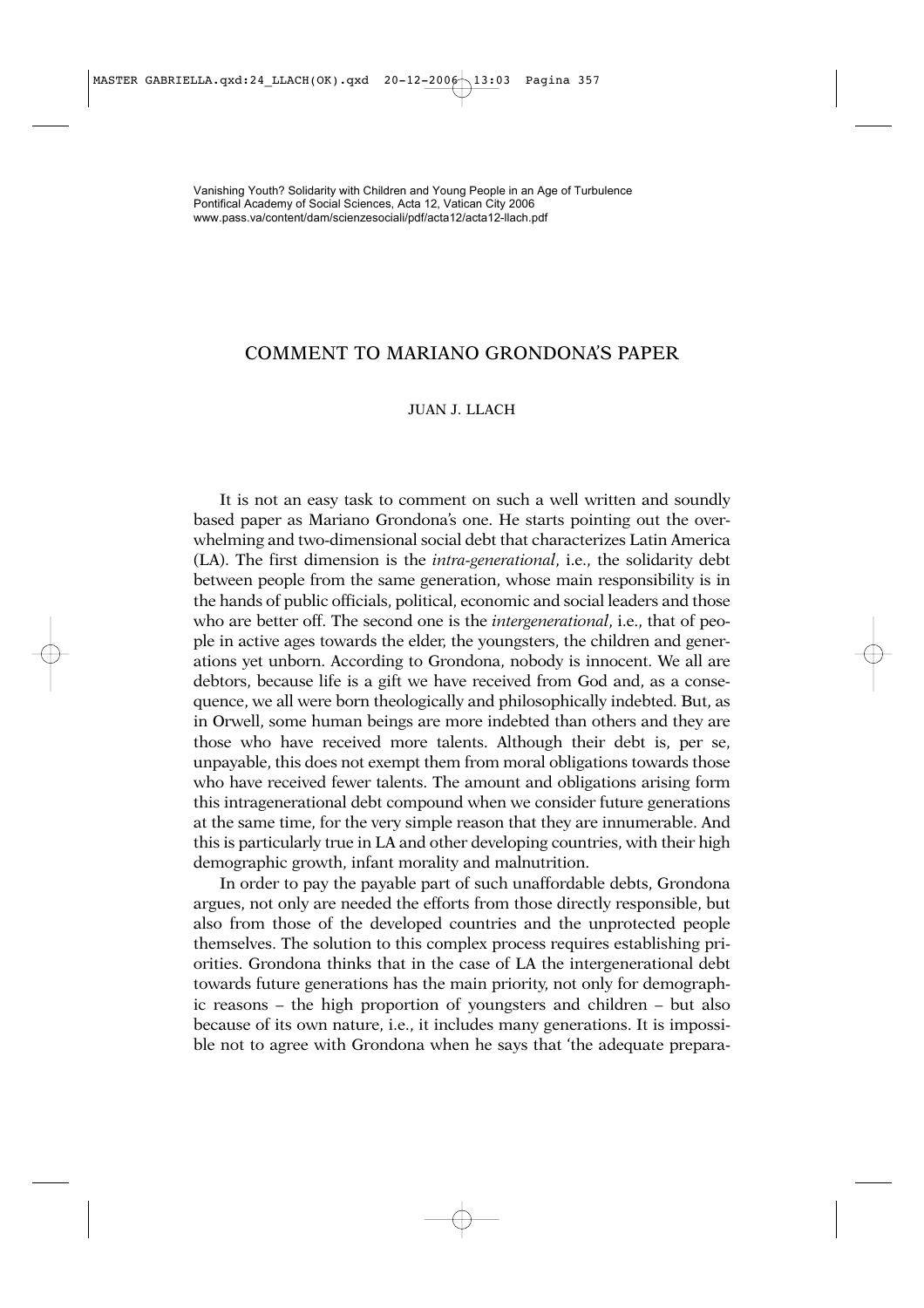tion of children and youngsters is the place where the decisive battle of intergenerational solidarity takes place'.

Grondona then investigates if, regarding the intergenerational debt, LA backwardness could be an advantage. To do this, he first explores if the future of developing countries is going to be nothing else but to walk along the same route already walked by developed countries. Perhaps it is, but this is not necessarily desirable because, 'confronted with the deterioration of family values in developed countries, developing countries must learn in order to prevent a damage that has not reached them yet'. Grondona suggests that a mixed development model, combining the positive values of developed countries with some socially highly valuable traits of the LA traditions could be the ideal.

Regarding intergenerational solidarity, the most relevant of t hese values is the higher prevalence of family life in LA. But this prevalence leads to other important question and it is if 'familism' – as a sort of extra-limitation of the prevalence of the family life – could not be, at the same time, an obstacle to economic development. In order to explore the point Grondona mentions alternative hypotheses that have been suggested to explain LA backwardness. They are structuralism, institutionalism and culturalism, but the author analyzes mainly the two last ones. Culturalism criticizes familism as something particularistic, opposed to law, and associated instead to corruption or tax evasion. Grondona argues that recent economic progress of Buddhist or Catholic countries shows that the old Weberian thesis of some sort of incompatibility between those religions and economic growth has proved to be wrong.1

If there are good arguments to sustain that, regarding family, backwardness could be an advantage, very different is the case when we turn to institutions, whose lack of development in LA is one of the clearest weaknesses of our continent. More than that, Grondona thinks, and I agree, that it is the main cause of LA underdevelopment. It is true that we need good social policies to pay our social debts. But they require good politics, meaning here the organization of the State conceived as an efficient agent of the common good. This requires a solid consensus of the main political parties on which can be called 'statepolicies', as different from the policies of a particular government.

<sup>1</sup> From my point of view the issue has already been proved in cases like Belgium or Northern Italy. On the other hand, only time will say if growing non-Protestant countries will be able to preserve the value and the prevalence of the family.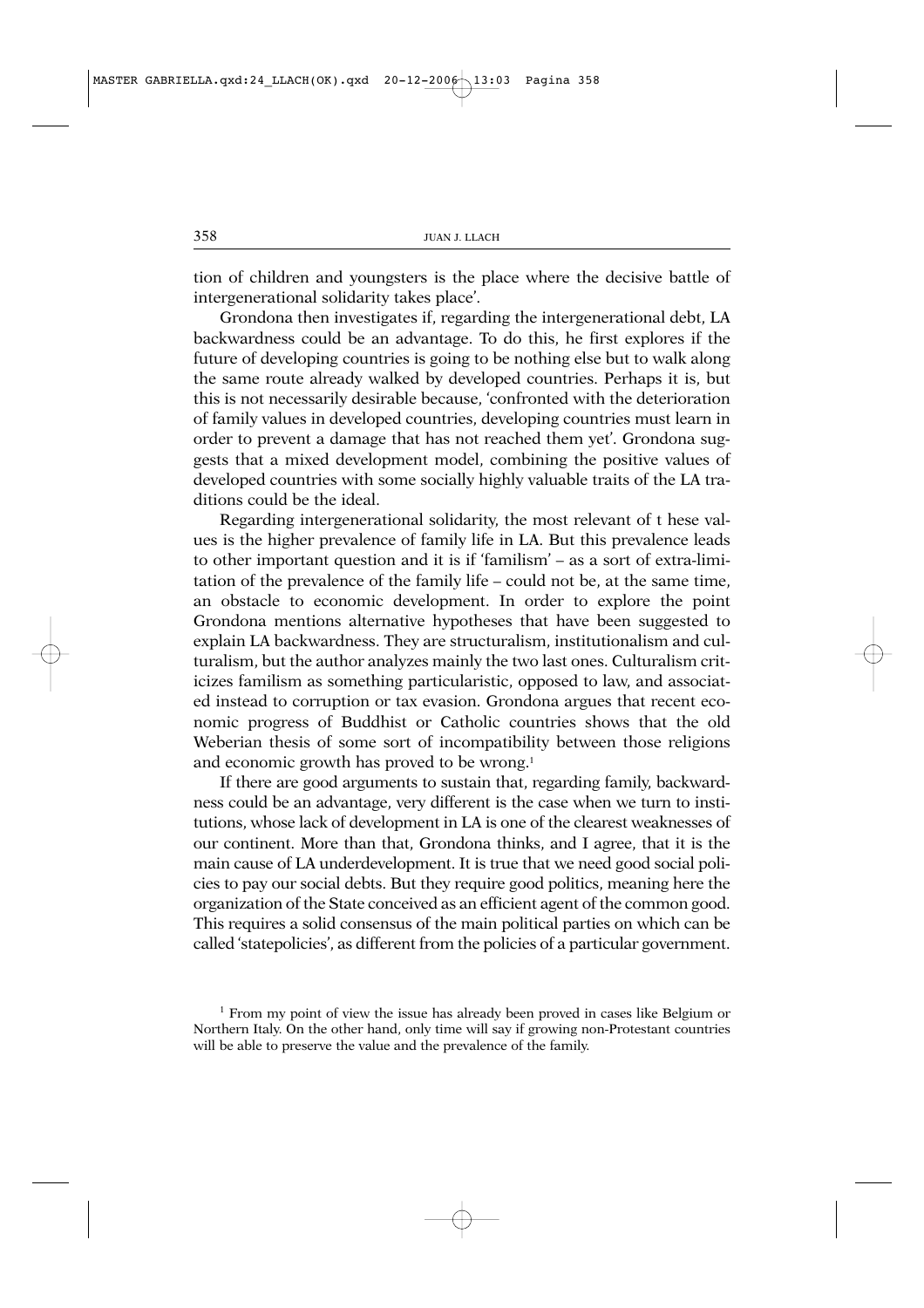The Moncloa Pact in Spain is the canonical quotation in this context. In LA, instead, changes of government very frequently imply changes of *regime*, on a zero-sum base and political opposition also tends to be perceived as the enemy. Fortunately, LA is beginning to show that a basic consensus and statepolicies are both possible, being Chile the clearest example.2

Other very clear manifestations of institutional underdevelopment in LA are corruption – not only corrupted behaviors but a corrupt State as well – and the lack of republican values and procedures. In contrast to what happened in more developed political systems, in which the development of republican virtues and institutions preceded the development of democracy, in LA military or civil autocrats – sometimes more republican – were very frequently replaced by non republican democracies. As a consequence, authoritarianism has been, and still is, another almost permanent manifestation of LA political underdevelopment, not only during military governments, but also in many democratic restorations. This authoritarianism is associated to *caudillismo* and the lack of a solid two-party system.<sup>3</sup> Very frequently, the typical LA authoritarianism has been combined with different sorts of populism, i.e., the propensity to give answer to the immediate needs of the people without taking care of the future. The only way to overcome populism, Grondona concludes, is a bipartisan agreement. Only 'when the heart – rending dilemma between the short and the long term, between demagogic temptation and political prudence, is thus eliminated from the political competition, only then the way is open to the social and economic development whose omission Latin Americans have suffered'.

### *The Structural Hypothesis*

I have three main comments to the paper. The first one refers to the structural hypothesis of LA underdevelopment, the one that is mentioned but not fully analyzed in Grondona's paper. The second one seeks some additional links between economic backwardness and institutional under-

<sup>2</sup> Chilean history, however, it is not an ideal one, since most economic and social reforms were put in place by a military dictatorship. But the crucial ability of Chilean politicians was to agree on a transition scheme from dictatorship to democracy.

<sup>&</sup>lt;sup>3</sup> The bipartisan formula is nowadays accepted as the more efficient one in democratic regimes. There are signals of its development in Brazil, Chile, México and Uruguay. On the opposite side, we find nowadays the cases of Argentina, Bolivia, Paraguay and Venezuela, among many others.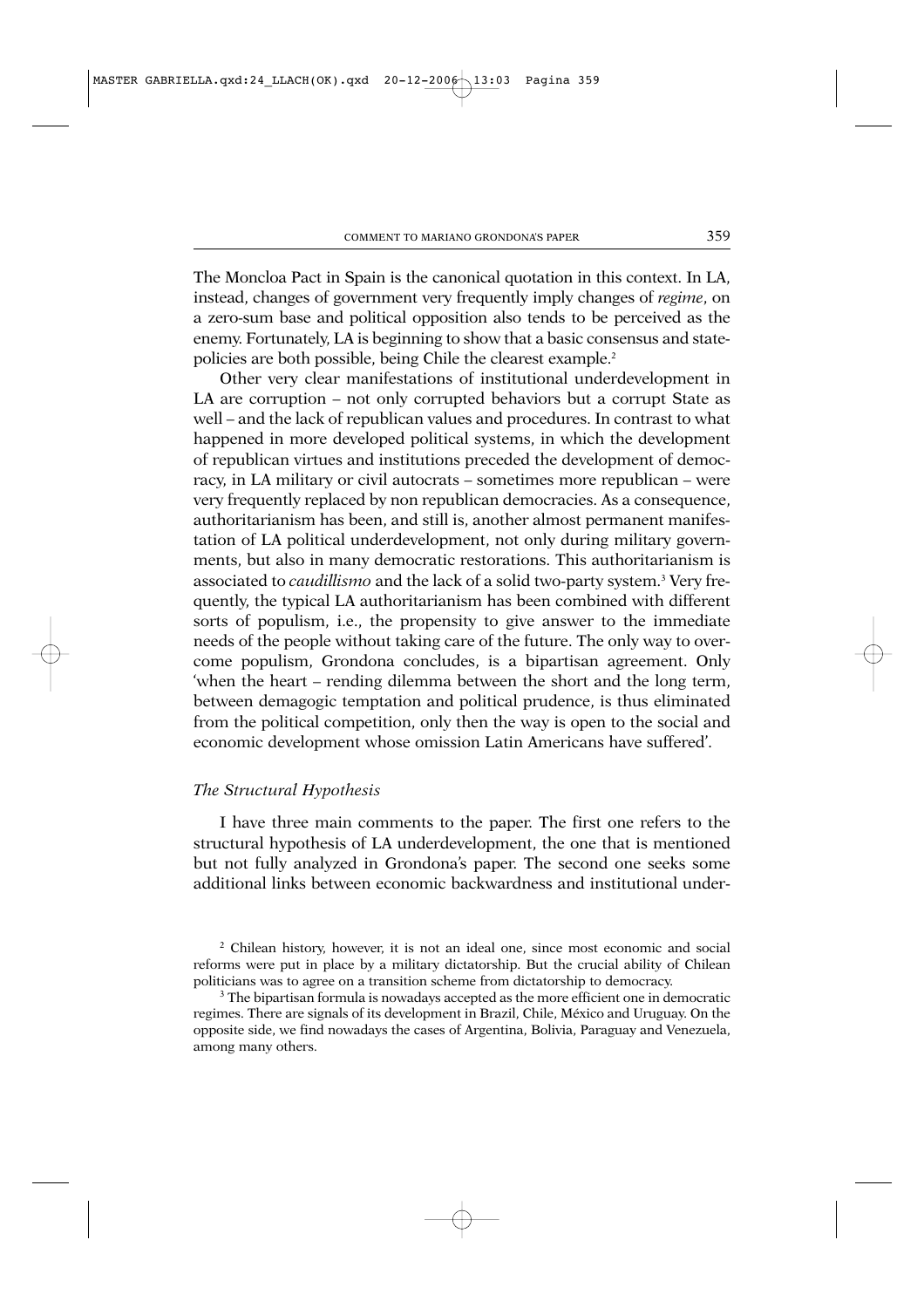development. The final one refers to the opportunity that LA has in order to preserve one of the 'advantages of its backwardness', i.e., its higher prevalence of the familiy.

Urban modernity in LA constituted itself on fragile bases. The continent, and particularly South America, has had from the very beginning a very generous endowment of natural resources relative to population. However, it suffered a huge expropriation of these resources during the colonial period, as well as a very unequal distribution of the land, in a Prussian rather than in an American way. As a consequence, vast and growing impoverished populations were obliged to immigrate into the cities. Until the fourth or fifth first decades of the XX century, governing elites did not realize the necessity to gradually develop a more diversified productive structure, large enough as to give employment to these new urban masses. From the middle of the last century onwards, a new system of political economy was put in place. Its core was the extraction of resources from the primary sector to assign them to the manufacturing and other urban activities. This system was similar to the ones applied in other newly industrialized countries, but in the case of LA it was more biased towards the domestic market, closing the economy almost completely. During the first years, approximately until the Korean War, the system worked reasonably, because of the favorable international terms of trade. But they did not lasted and, with some exceptions during the oil shocks in the seventies, the terms of trade severely deteriorated.4 Of course, one of the main explanations of this deterioration was the development of a system of huge agricultural protectionism and subsidies, set in place by Europe, Japan and the USA since the second Postwar. The result of this combination of worse terms of trade and orientation to the domestic market was a chronic shortage of foreign resources, and the economies of the region thus resulted exposed to violent turbulences, with equally violent social and political consequences. Even the tragedies of the seventies are impossible to understand out of this framework.

Trying to replace the role of their natural resources, LA societies give to the State a protagonist role, not only in the distribution of income but also in the creation of wealth. This was, and still is, one of the typical traits of LA populism. With some delay, the development of the LA State was more

<sup>4</sup> Since the nineties, and as a consequence of the growing Asian demand of commodities, LA foreign terms of trade have improved.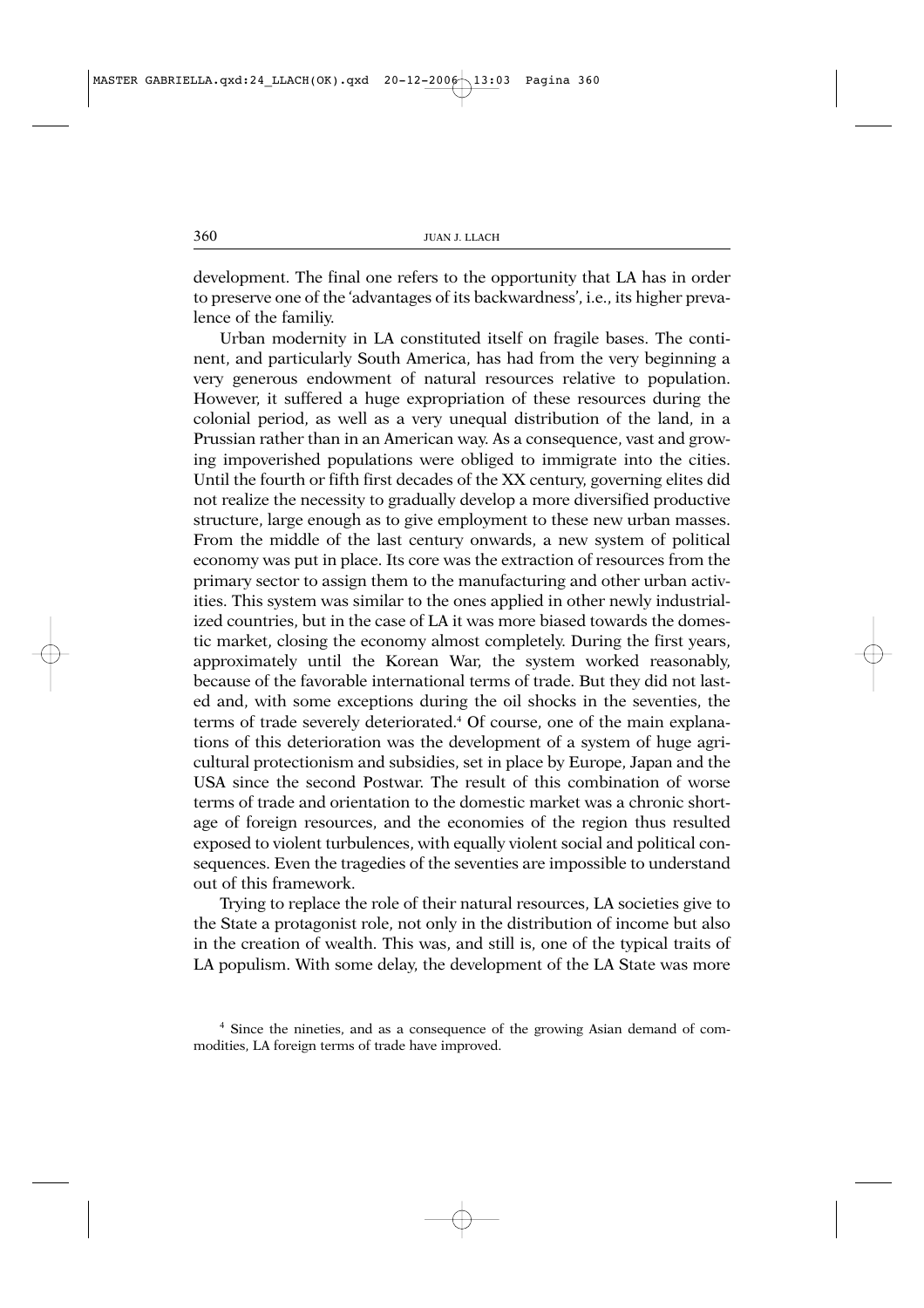similar to that of some European countries in the interwar period, than to its modern version, in which the steady development of a sounder welfare state was compatible with endogenous growth patterns, more marketfriendly, open to the world and increasingly based on human capital and technology. Additionally, the development of the State in LA was based on the extraction of resources from the primary sector of the economy and on domestically biased manufacturing. These foundations proved to be essentially fragile. LA populism thus resulted in a political sort of magic realism, based on the belief that it was possible to create wealth almost from outside of the civil society. Some negative but logical consequences were chronic inflation and public sector indebtedness, both originated in the same sin, the failure to develop fiscal responsibility prone institutions.

### *The Structural Hypothesis and Institutional Underdevelopment*

My second comment is referred to what is perhaps the core of Grondona's paper, i.e., the idea that institutional underdevelopment is the main cause of economic backwardness. This is a well documented hypothesis, at least since the days of Adam Smith and Tocqueville and developed, more recently, by Douglas North, Mancur Olson and Mariano Grondona himself in previous works. More recently, Dani Rodrik has criticized this hypothesis, arguing that the economic progress of Asian Pacific countries shows that an institutional set very different from that of Western republican democracies is also compatible with economic development. Rodrik's arguments have some strengths, as well as some limitations. First, Asian economic development is a relatively recent phenomenon, so it cannot be compared to the long run development of Western countries. Secondly, it is true that migration is not god for institutions, but this is true for every country, not only for Asia. And, in the case of LA, it would be unrealistic to think of a set of institutions different from those of the republican democracy that all LA countries established in their constitutions since the middle of the XIX century. Having said this it is also important to understand that the institutional difficulties confronted by LA countries are not isola ted from the historical malformations succinctly described in the previous section. So, from my point of view, our institutional underdevelopment cannot be fully explained by cultural or institutional factors themselves but we need to add to them a deep understanding of those malformations.

Perhaps the following typology can help us to a better understanding of the relationships between economic and institutional development. For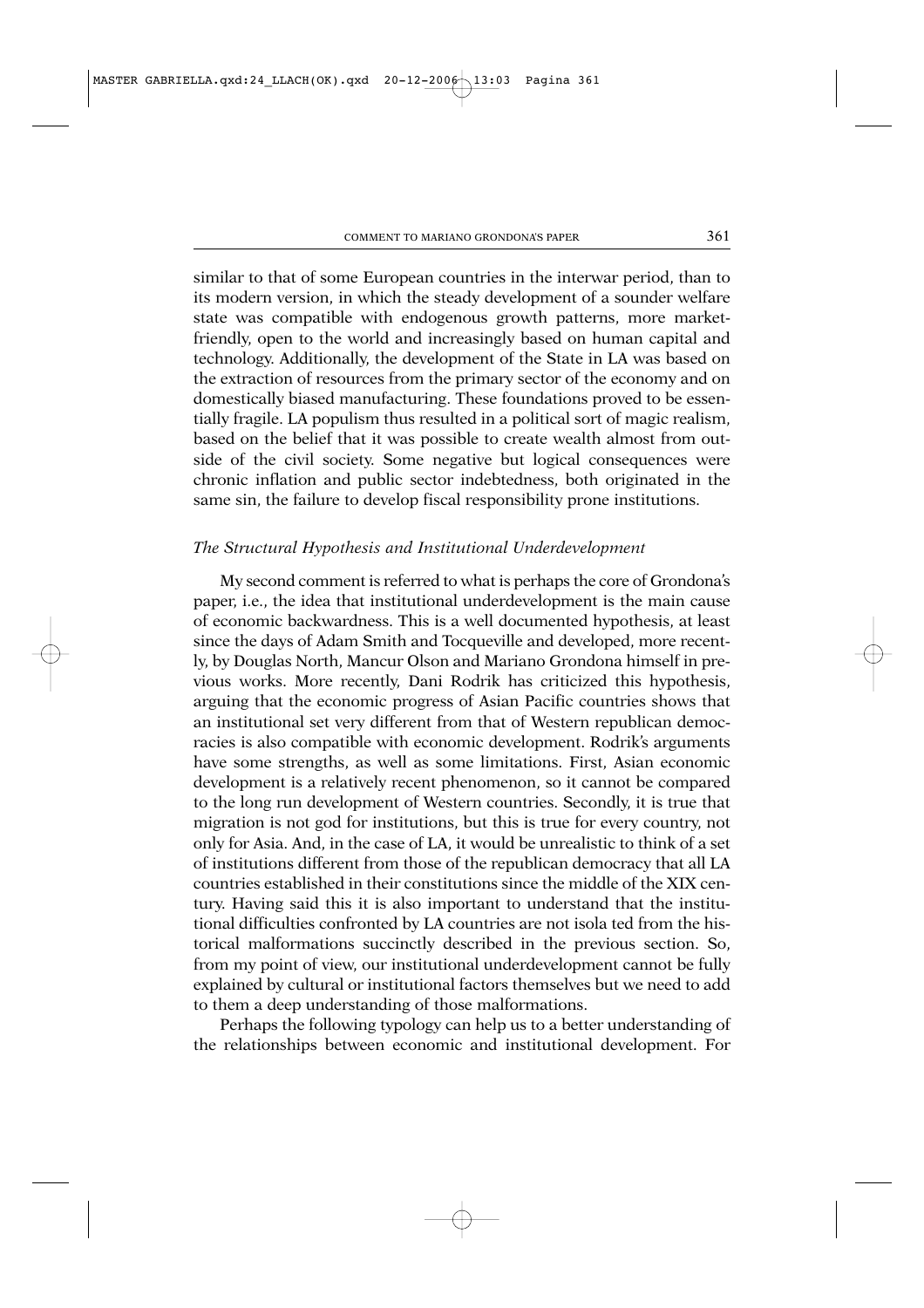instance, the place a country has in this typology is critical to understand the institutional quality and the prevalence and the kind of corruption it has and its future development.<sup>5</sup>

Countries in the NW quadrant not only have been the most successful regarding economic development, but also have had their regulations enforced by governments long ago established *from the civil society upwards*. Those regulations are, for that reason, legitimate or, as Max Weber said, people in those societies tend to act *as if* those were legitimate. This legitimacy is the matrix that gives birth, simultaneously, to accountability and law enforcement. At the same time, the principle of fiscal correspondence, clearly stated in sentences like 'no taxation without representation', was crucial to that legitimacy. This was typically the case of constitutional monarchies in Northern Europe, their offshoots in North America and Oceania and commercial, normally republican, cities. In these countries, and for the same reasons, local governments have been traditionally very important. The possibility of corruption is always open, but societies' control imposes stricter limits to bribery.

| <b>KINDS OF</b><br><b>GOVERNMENTS</b> | <b>ESTABLISHED</b><br><b>'FROM THE BOTTOM'</b><br>Stronger civil society | <b>ESTABLISHED</b><br>'FROM THE TOP'<br>Weaker civil society |
|---------------------------------------|--------------------------------------------------------------------------|--------------------------------------------------------------|
| <b>LEGITIMATE</b>                     | Constitutional monarchies<br>New countries<br>Commercial republics       | Absolutist monarchies<br>and successor states                |
| <b>ILLEGITIMATE</b>                   | Parallel governments:<br>mafias, guerrillas,<br>bandoleers               | Dictatorships (Africa, Asia,<br>Latin America)               |

#### TYPOLOGY OF GOVERNMENTS

In countries of the eastern quadrants, on the other hand, the presence of absolutist or very powerful monarchies or dictatorships was much more pervasive and, as a consequence, people got used to perceiving much of

<sup>5</sup> This part of the paper is elaborated after Llach (2001).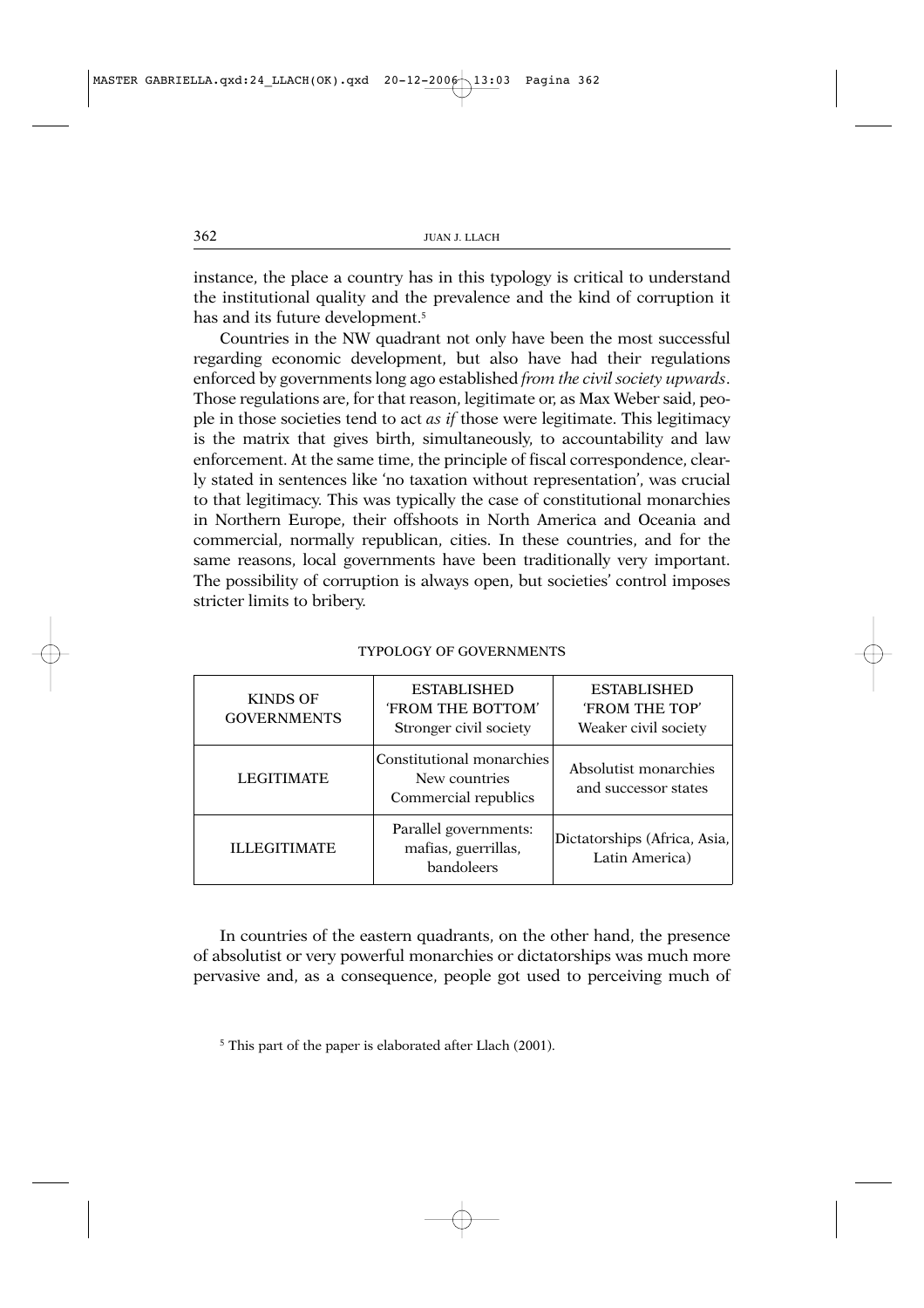their regulations as illegitimate.<sup>6</sup> More recently, something similar has happened in most LA countries as a result of the disenchantment with the reforms of the nineties and the resulting backlash. Moreover, the idea of legitimacy itself originally became from top to bottom and an anthropomorphic idea of the State, with capital letters, still tends to prevail. Local governments, on the other hand, tend to be very weak.

Let me quote in this context the Italian saying: 'Se piove, governo ladro; e se non piove, governo ladro'.7 Illegal activities have tended to be frequently seen as legitimate, because they were considered as a reaction against a government perceived as illegitimate. A very clear and widespread example of illegal behavior is tax evasion. And a typical situation in which it arises, as we can read from the Gospel onwards, is the imperial or colonial domination. Of course, if because of international economic conditions or otherwise, legal ways of winning the bread are scarce, different kinds of rent-seeking and bribery are going to be much more frequent. The other side of the coin of this 'legitimate' bribery of the citizens is the equally 'legitimate' corruption of governments whose control from society is very weak.

Under extreme conditions, a complete parallel government is created through guerrillas, mafias or bandoliers (SW quadrant). One the most interesting cases we can quote in this context is Sicily. Its capital, Palermo, was the most populated European city at the eve of the second millennium (Shleifer and Vishny, 1998). Precisely in those times a never ending succession of foreign princes invaded and dominated the island, as Lampedusa in *Il Gattopardo* so wonderfully tells us. The most striking outcomes of this incredibly long historical process were the economic stagnation of Sicily and the development of a powerful mafia, so pervasive that have even been exported to other countries.

'Quality of government' and, more recently, 'institutional development' have historically meant legitimate and deep rooted origin, fiscal correspondence, rule of law, accountability, societal control and law enforcement. On the other hand, once beha viors like rent-seeking and bribery become widespread in society, they tend to survive far beyond the removal of its original causes. It seems clear that deep changes in the political decision making process, along

<sup>6</sup> By the way, this tipology could also lead us to a better undertanding of the relationship between religion, economics and politics. Even when protestantism appears as positvely associated with less corruption and more economic development, it is probable that the efficient cause of this association is the type of government, as suggested in the tipology.

<sup>7</sup> If it rains, thievish government; if it does not rain, thievish government.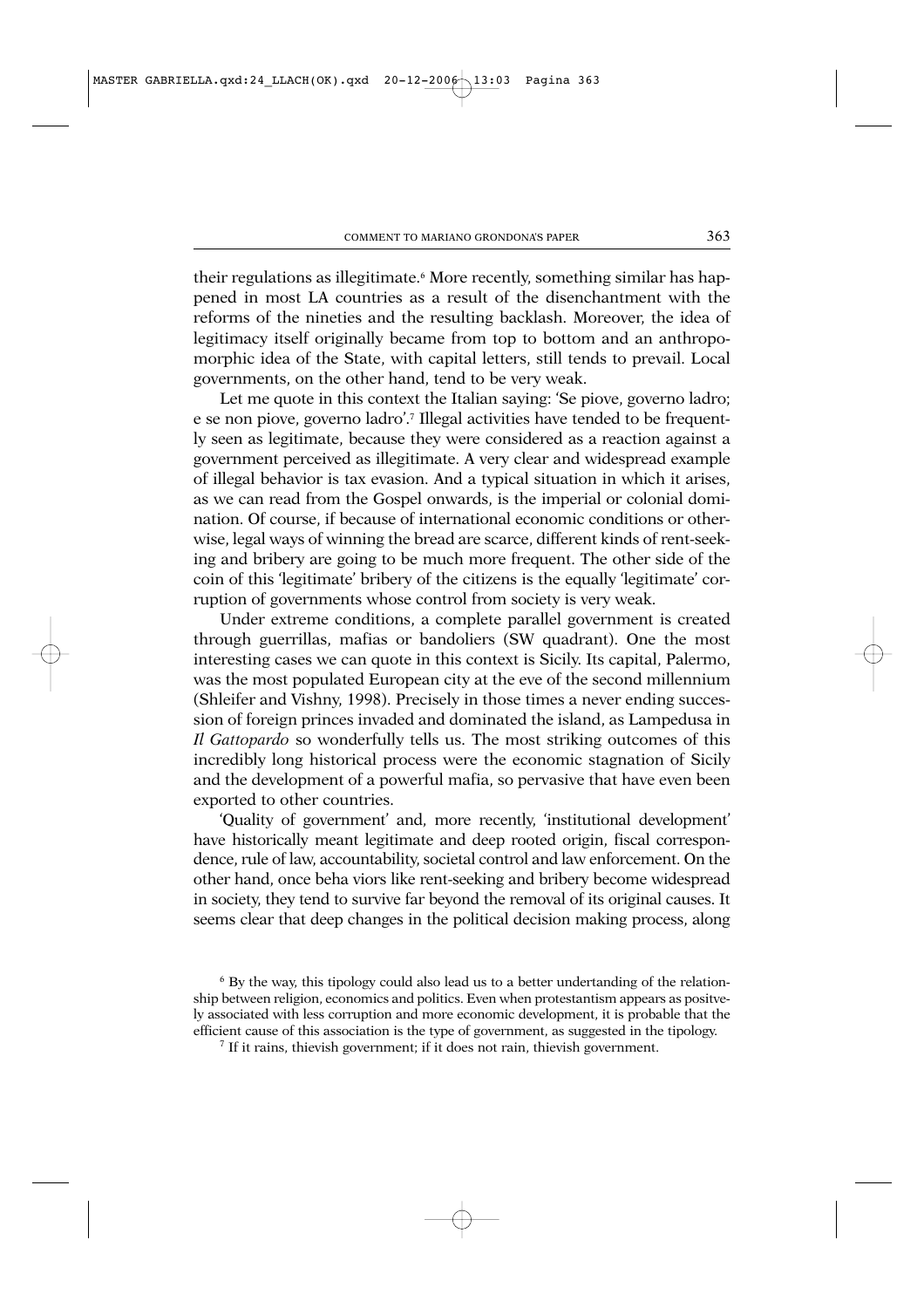the lines just mentioned, are critical to foster institutional development in LA countries. The reconstruction of fiscal correspondence, i.e., the unification of the roles of citizens, tax payers and beneficiaries of public expenditure, can also play a crucial role in this institutional building process.

Finally, what can we say about the future prospects of LA? Do we have some chances of simultaneously improving our institutions and our economic development performances? First of all, it should be said that Chile's success story very clearly shows that nothing idiosyncratic impedes political and economic development in our region. Furthermore, coincidently with the recent recovery of their foreign terms of trade, there are nowadays some signals that the aforementioned structural factors might be changing. As a consequence of the failure of the so-called neoliberal reforms during the nineties, particularly in South America, a new 'heterodox orthodoxy' is emerging. And contrary to what happened in the past, social democrat governments have been adopting sounder economic policies, based on fiscal equilibrium or surplus, inflation-targeting as the goal of the monetary policy and an open economy. This is what is going on not only in Chile, but in Argentina, Brazil, México, Peru or Uruguay as well.<sup>8</sup> These developments are crucial, because as it is true that economic development needs a good institutional framework it is also true that a good performance of the former can help to improve political institutions. Additionally, LA is showing some signals of reconciliation with its natural resources endowment, not considering them as a curse anymore, but as a blessing, and opening to the primary sector full opportunities to develop. This could help to strengthen the other, and mostly hidden, weakness of LA, i.e., the fragility of civil society, because in a context of development of the agribusiness sector also local communities, the fabric of civil society, will improve. For the same reason, the dismantling of agricultural subsidies and protectionism, is the best thing developed countries could do to help LA. Only in the context of the development of social capital it would be possible to get at the same time economic and political development and to create the conditions for an effective practice of intergenerational solidarity. Looking at the past, we can hope, but not be sure, that recent improvements in LA economic performance might gradually make more solid and denser our civil societies.

<sup>8</sup> Llach and Crespo (PASS, 2005). There are, at the same time, different doses of populism in these countries. They ara almost absent in Chile, moderate in Brazil, México, Peru and Uruguay, and stronger in Argentina, as it can be seen in the tolerance towards inflation and the degree of State intervention in the prices mechanism.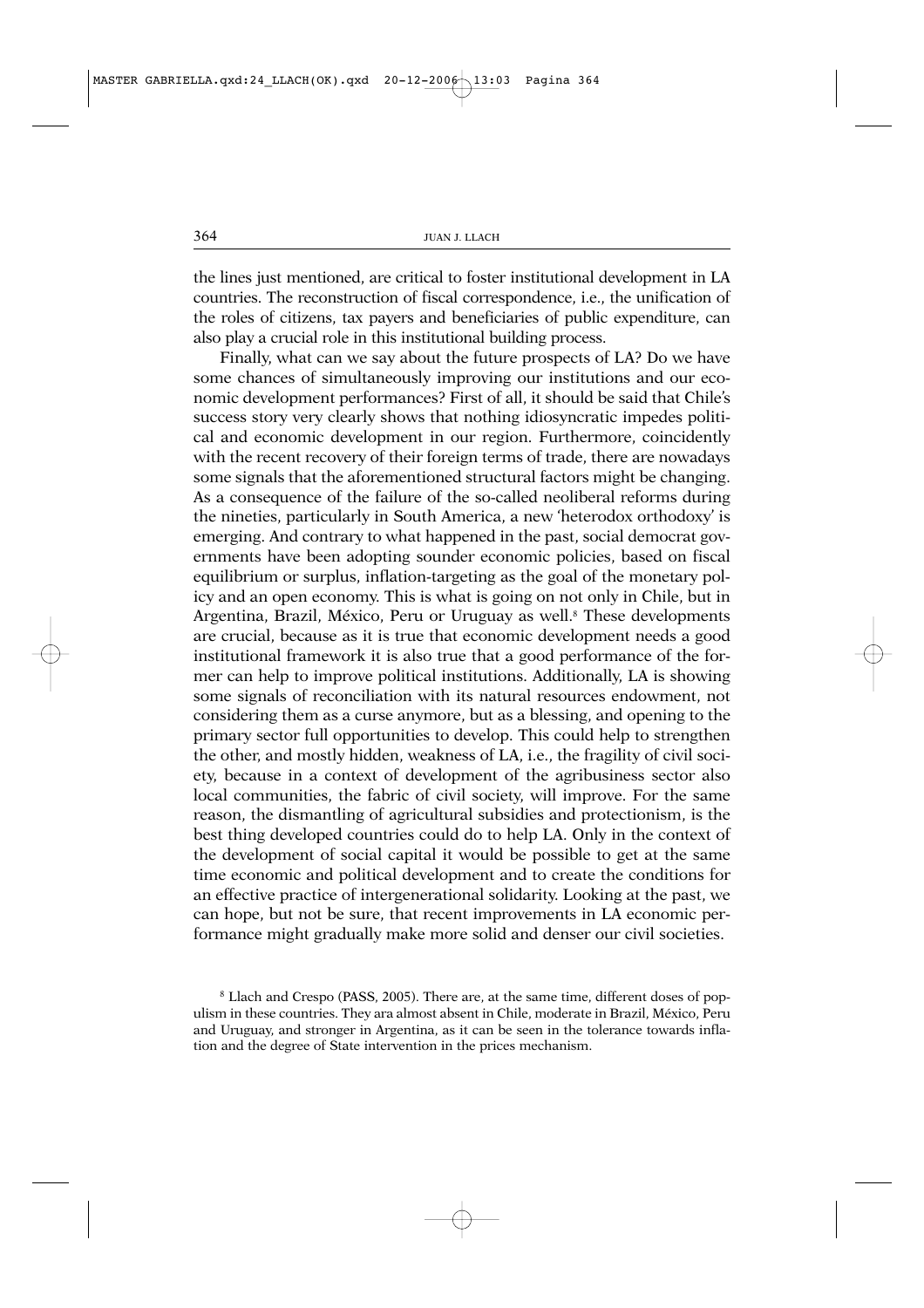I arrive now to the point referred to the family and family values. Our Chancellor put the day before yesterday a question mostly addressed to economist that remained just floating in the air. Does the market disincentives the constitution of families and having children? My very provisional answer is that one of the consequences of economic growth is a continuous increase in the price of time and in the opportunity cost of non-economic activities. The problem with the market arises because it is the most efficient institution to 'produce' economic growth and, for that reason, both the market and economic development tend to be identified. As a consequence, we can hypothesize that economic development has negative externalities towards the family. This is a problem not only for the ones that believe in the importance of the family regarding human life. It is also a problem for the good performance of all human societies. The reason is very simple. Families 'produce' two very valuable goods: children and the values that cement societies. Additionally to the erosive effect of economic development on families, the State intervention through taxation and public expenditures is not neutral to the constitution of families either.

If this is the case, and adding some dose of wishful thinking, we can hypothesize that LA countries still have the opportunity to preserve at least some of the 'advantages of backwardness' mentioned by Grondona, i.e., family values and motherhood and fatherhood vocations. This could be made possible through an integral family policy, including (i) at least equal incentives/disincentives to have children in the income tax legislation; (ii) a family wage, implemented in such a way as to be neutral regarding labor demand of people with or without children and (iii), a true improvement of educational policy, putting more emphasis on early childhood, pre-school and primary school. I would not say that this integral family policy would fully answer and solve the question posed by our Chancellor. But, at least, it could be not only a fascinating experiment of social policy, but also an act of justice towards present and future generations.

# **REFERENCES**

Juan J. Llach (2001), 'Globalization and Governance: the Flip Side of the Coin', Comment on Jorge Braga de Macedo: *Globalisation and Institutional Change. A Development Perspective*, Seventh Plenary Session of the Pontifical Academy of Social Sciences.